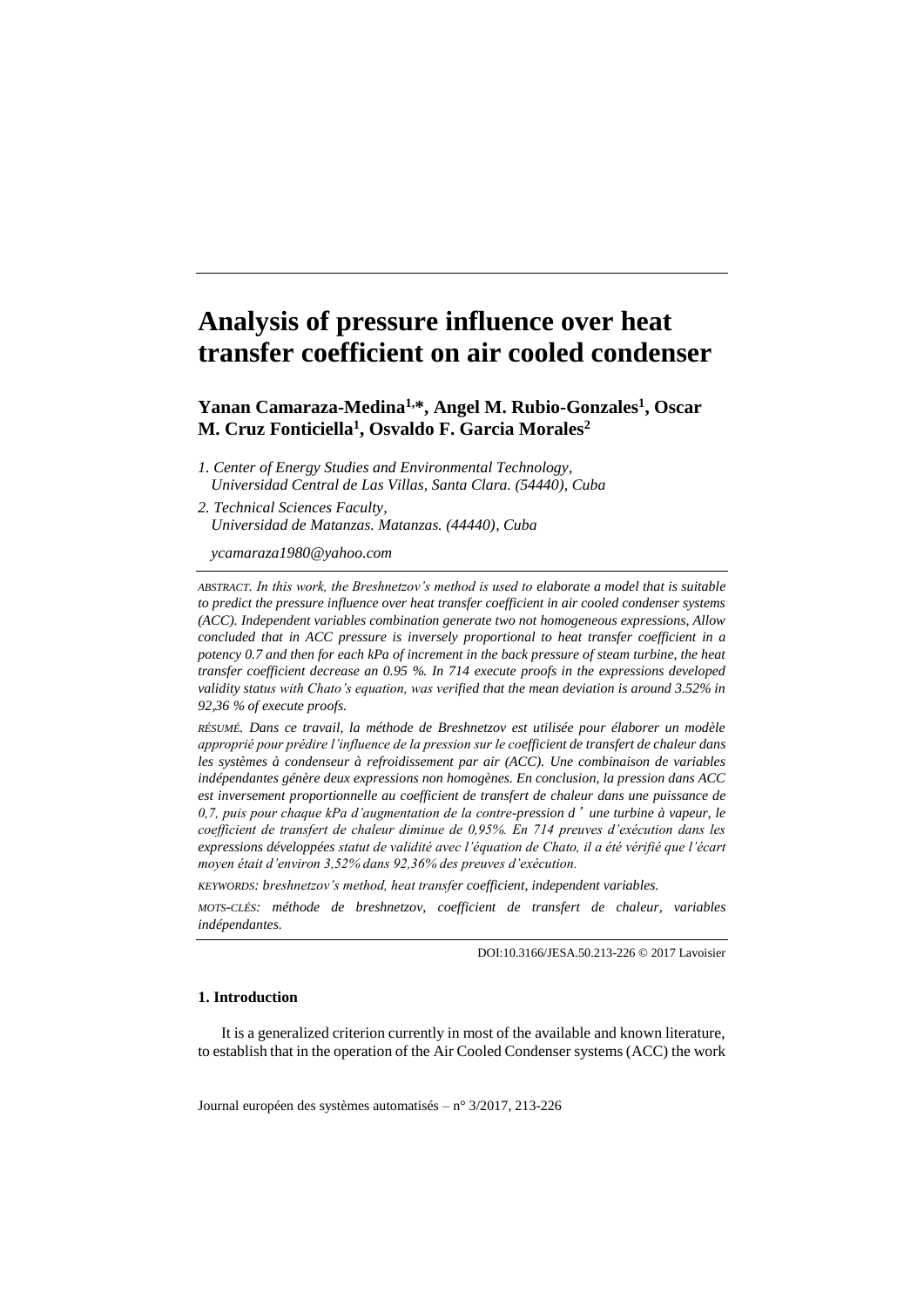pressures higher than 30 kPa are inadmissible from the technical economic point of view (Boyko and Kruzhilin, 1967). It was recently stated in (Kim and Mudawar, 2013), that the maximum permissible value of working pressure is of the order of 25 kPa. In practice, it has been proven that the operation of ACC systems at this level of pressures generates considerable decreases in performance and accentuated power losses (Zhang *et al.,* 2015). These limit pressure values are established based on criteria and experiences accumulated in the operation of this type of technology, but in the available and known literature there is no scientific criterion that supports it.

Cuba is not exempt from the global water crisis facing humanity today and the optimal use of this vital resource is necessary. A pillar for such purpose is the use of dry condensation technology, since with its use,  $160 \text{ m}^3/\text{h}$  of water is dispensed as an average for each 50 MW of power generated. However, in this type of installation the pressure of the working agent is a function of the wind speed and the dry bulb temperature, for this reason in many cases these facilities are operated at exhausted steam pressures up to 2.2 times higher to that obtained with its wet equivalent of a pass.

The existing and currently known equations and analysis methods do not allow the direct influence of pressure in the thermal evaluation of dry condensation systems. This limitation is the cause that motivates to the author and his collaborators to deepen in the subject, to determine what would be the most adequate range of operation of pressures and analytically determine the cause of this problem. For this, the starting point is the use of statistical analysis methods that go to the convergence of functions that can be approximated by continuous asymptotes. Of the methods available in the available literature, Breshnetzov was selected, a cross-string method little known in the current literature, but with high precision in the results obtained, especially when it is necessary to correlate several independent variables (Shah, 1979; Tandon *et al.,*  1995).

### **2. Methods and validation**

### *2.1. Introductory elements of analysis*

Recently, the author and his collaborators in an attempt to virtualize the Chato's Equation (Dobson and Chato, 1998), concluded that the heat transfer coefficient presents an accentuated decrease from a pressure equal to 20 kPa, also finding that the coefficient of heat transfer by condensation in the range of pressures  $5 \leq P_{Back} < 36kPa$ it manifests a clear tendency governed by a functional continuous type potential. A similar criterion was raised by the authors and (Lee *et al*., 2005)

In the analysis carried out, it was found that this complex combination directly intervenes the quality, flow and pressure of the exhausted steam incorporated in the ACC, as well as the equivalent interior diameter of the condensation ducts in the ACC cells. The pressure range studied was fragmented in 5 regions, in which the heat transfer coefficient shows a clear decreasing asymptotic tendency, governed by a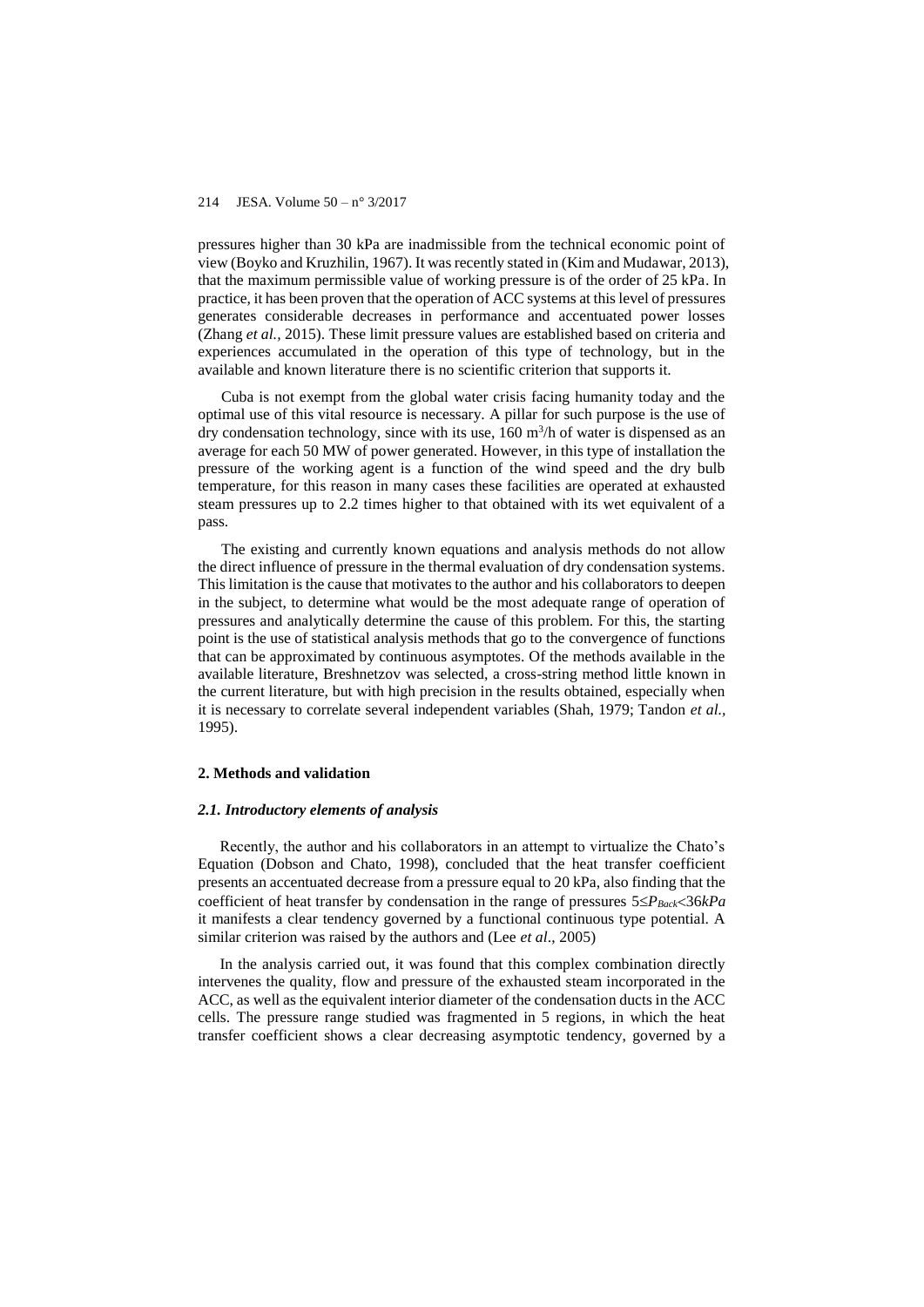



*Figure 1. Asymptotic trend and inclination angle of the coefficient of heat transfer by condensation as a function of pressure*

In all cases the asymptotes are linear and inclined with negative slope. The experimental curve shown in Figure 1 is the one obtained as the best fit to the experimental data that gave rise to it, these being summarized in Table 1. As shown in Figure 1, the heat transfer coefficient decreases with the increase in pressure, however the value of the numerical reduction of its value is unknown. In ACC systems the turbine output pressure is dependent on the dry bulb temperature and the wind speed incident on the installation. This problem was dealt with previously by the main author in, being generated a group of expressions that allow obtaining its numerical value, which are given by the following relations (in kPa):

$$
0 \le V < 6.4 \, \text{km/h} \qquad P_{\text{Back}} = 17.464 \, \text{Ln}(T_{\text{TBS}}) - 45.3 \tag{1}
$$

$$
6.4 \le V < 12.8 \, km/h \qquad P_{\text{Back}} = 22.045 \, Ln \left( T_{\text{TBS}} \right) - 58.2 \tag{2}
$$

$$
12.8 \le V < 19.2 \, km/h \qquad P_{\text{Back}} = 22.928 \, Ln \left( T_{\text{TBS}} \right) - 60.4 \tag{3}
$$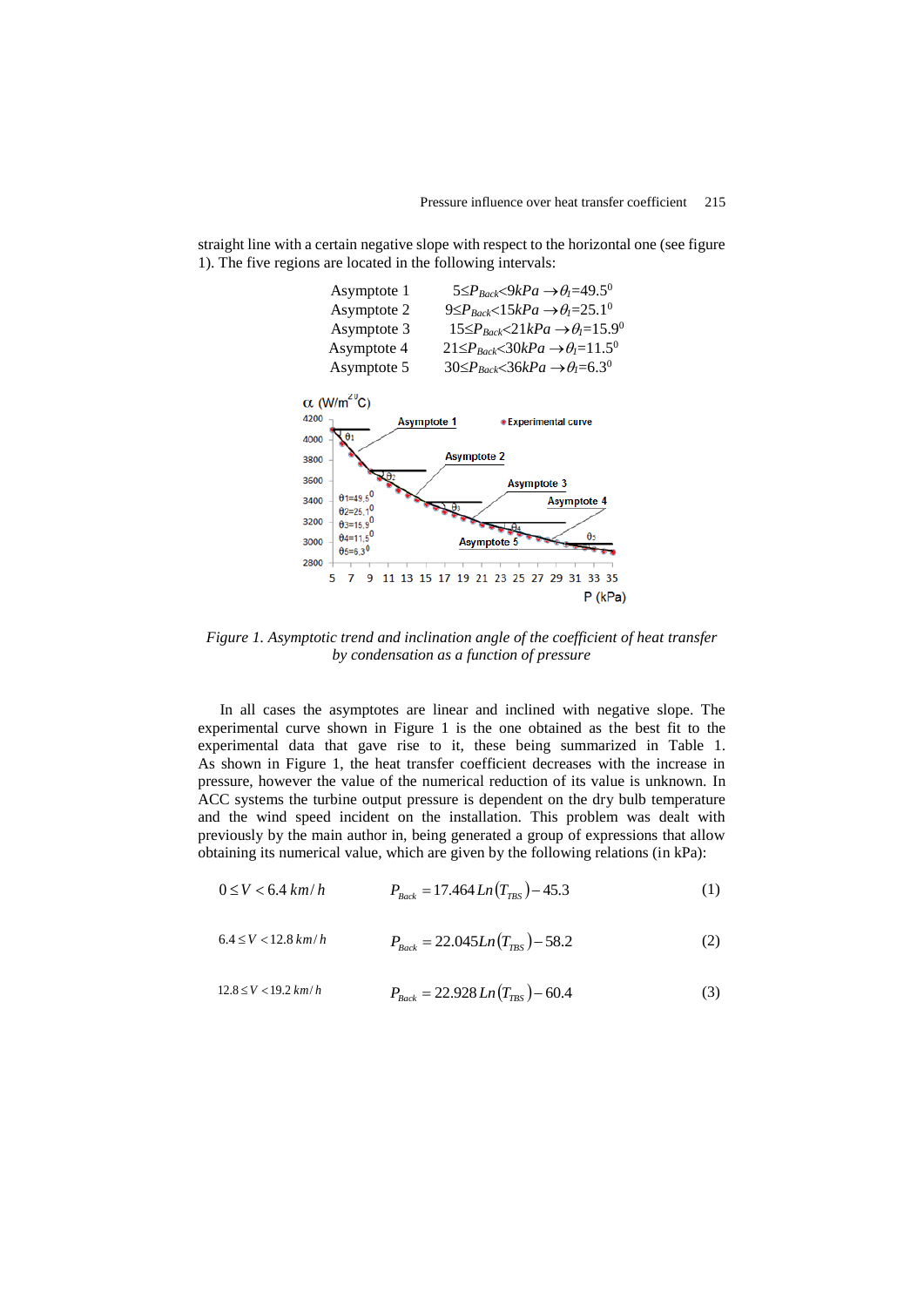$$
19.2 \le V < 25.6 \, \text{km/h} \qquad P_{\text{Back}} = 22.146 \, \text{Ln} \left( T_{\text{TBS}} \right) - 56.85 \tag{4}
$$

$$
25.6 \le V < 32.0 \, \text{km/h} \qquad P_{\text{Back}} = 21.794 \, \text{Ln} \left( T_{\text{TBS}} \right) - 55.15 \tag{5}
$$

$$
V \ge 32.0 \, km/h \qquad P_{\text{Back}} = 22.708 \, Ln \left( T_{\text{rms}} \right) - 57.05 \tag{6}
$$

#### *2.2. Application of the Breshnetzov method*

Once the exhausted steam pressure is known, it is also required to have the flow rate, the steam quality at the entrance of the ACC and the equivalent internal diameter of the tubes of the cells. As the fundamental problem to be studied consists of four independent variables, its correlation in a single expression that is sufficiently precise becomes a complex task, which is why we resort to the method of cross-overlapping variables or the Breshnetzov method (Yan and Lin, 1999; Rifert and Sereda, 2015).

In this method, we take at random from the group of independent variables, one of them, which is correlated with the dependent variable, being considered constant the rest of the independent variables, later cross-linking to establish the level of participation of the remaining variables independent in a fixed amount that is preset from the first generated correlation.

Here the dependent variable is the average coefficient of heat transfer, while the independent variables are:

- 1- Vapor pressure in the turbine exit, (kPa)
- 2- Vapor quality in the turbine outlet. (0-1)
- 3- vapor flow rate (kg/s)

4- Equivalent internal diameter of the condenser ducts. Summary of the experimental quantities used.

As established by the Breshnetzov method, the primary condition is established, here the vapor pressure is taken for this purpose (although any independent variable can be taken) and a correlative adjustment is established between the dependent variable and the first independent variable considered, while the rest of the variables are arbitrarily set their values (here they are taken as pre-established  $d=0.025m$ ,  $m_{vapor} = 1 \, kg/s$  and  $x = 0.9$ ).

The correlation established between the pressure and the average coefficient of heat transfer is given in Figure 2. Therefore, it is possible to establish a potential dependence between the heat transfer coefficient and the condensation vapor pressure. The obtained relationship responds to the following expression:

$$
\alpha = 4061.3 \cdot (1 - 0.003(P_{back} - 5)^{0.7}) \tag{7}
$$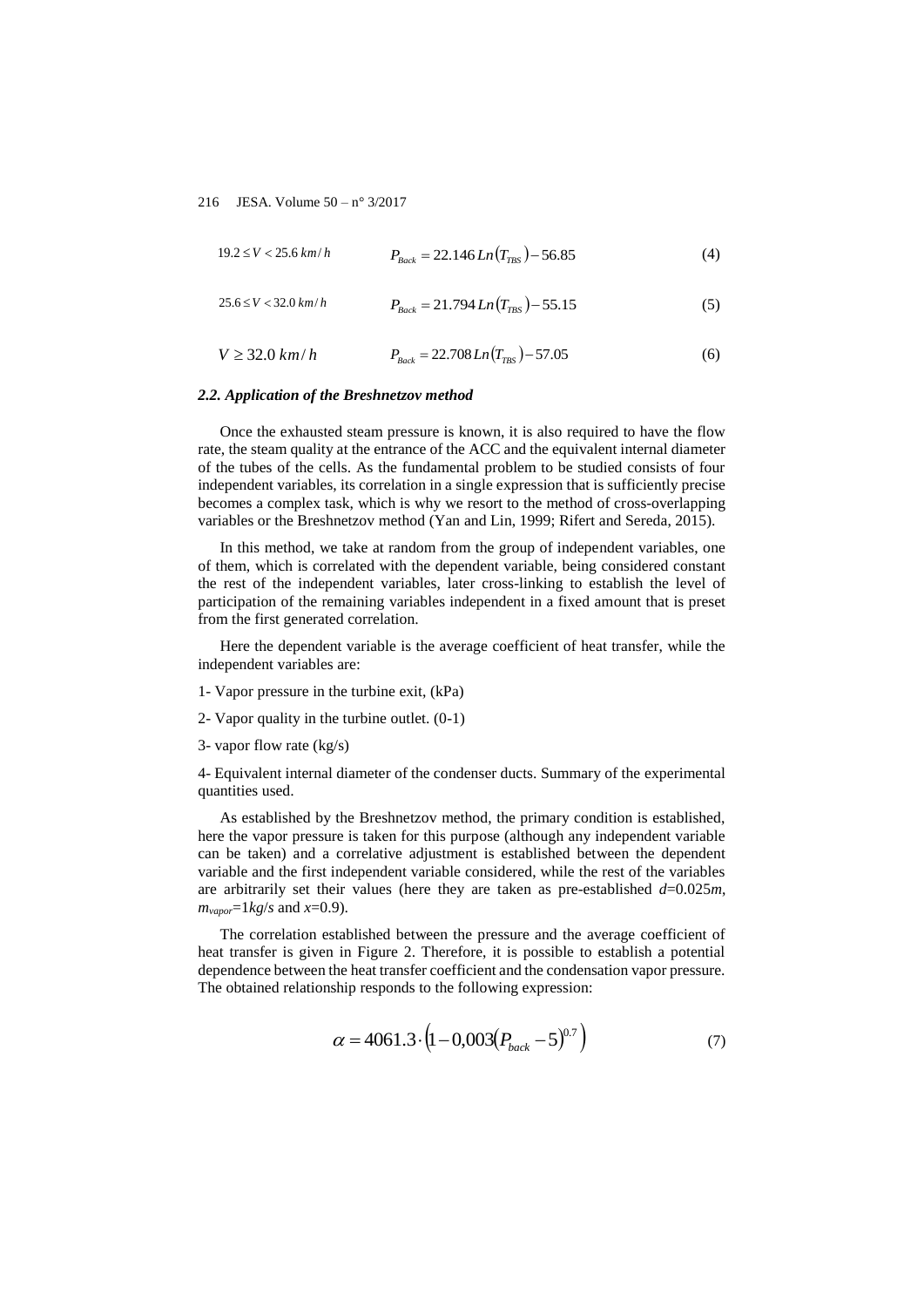### Pressure influence over heat transfer coefficient 217



*Figure 2. Correlation between the average coefficient of heat transfer and the turbine output pressure*

In the expression (7) there is a constant 4061.3 in the numerator, which will be coincident with an unknown relation that includes the effect of the three remaining independent variables.

In the second step, the cross-relation between the remaining variables minus one is established, and since three variables remain, then there are two variables that will be used to establish the cross-relation. The two variables taken here will be the variables flow and steam quality. The established primary function (7) for the correlation was a potential type, so the use of this type of function in the remaining analyzes is mandatory.

In the deduction of Equation (7) the pressure was varied for a predetermined value of the flow and quality of the steam. Now keeping the denominator of Equation (7) fixed, the flow and vapor quality values are changed in jumps, and as in the deduction of Equation (7), a correlation is made between the heat transfer coefficient and the values of pressure, for each new value of flow and quality of the steam, fixed in each iterative jump.

As in each case a new correlation is established, it is required that the numerator values of the new potential relationship obtained in each case be tabulated, and since two independent variables are considered, then n+1 combinations of one variable depending on the second. The steam quality at the turbine outlet for ACC systems varies between 0.88 and 0.99, therefore since it is a small range of values, this variable is selected and the three intervals examined would be 0.88, 0.95 and 0.99, while the flow is varied in a greater spectrum, that is, between 1 to 90 kg/s. For this process, the professional manager Microsoft Excel 2010 is assisted. The results obtained are given in table 2.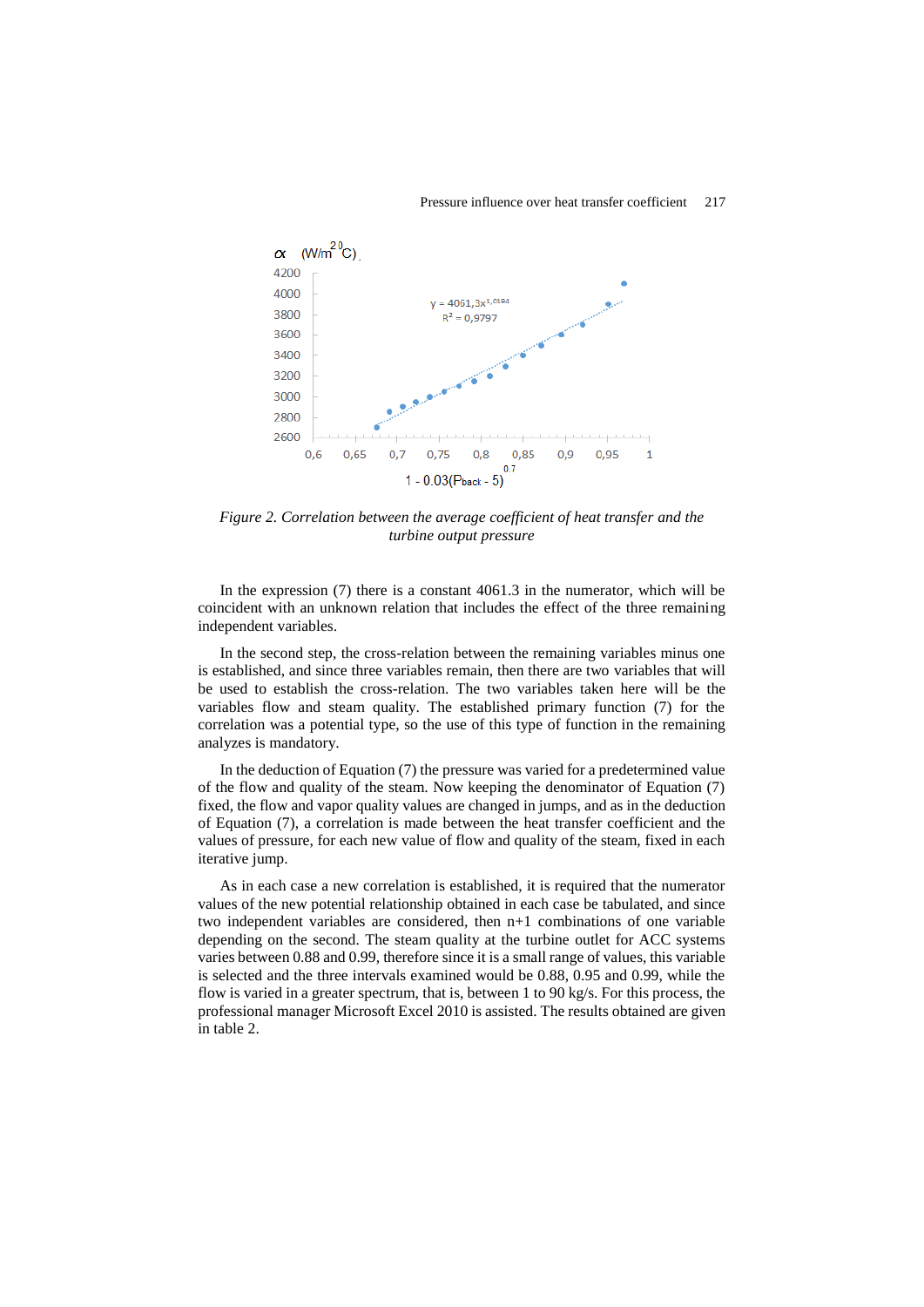| <b>Source</b>                                   | <b>Number</b><br>of Data | <b>Fluid</b>    | <b>Diameter</b><br>(mm) | $\overline{G}$<br>(kg/m <sup>2</sup> s) | $\mathbf X$  |
|-------------------------------------------------|--------------------------|-----------------|-------------------------|-----------------------------------------|--------------|
| (Rosson, 1967)                                  | 31                       | Water           | 40.0                    | 24<br>48                                | 0.96<br>0.88 |
| $\overline{\text{(Mollamahmutoglu}}$<br>, 2012) | 9                        | Water           | 28.2                    | 3                                       | 0.97<br>0.9  |
| (Tang, 2016)                                    | 11                       | Water           | 47.5                    | 10                                      | 0.94<br>0.9  |
| (Borishankiy et al.,<br>1976)                   | 34                       | Water           | 10.0<br>19.3            | 12<br>590                               | 0.92         |
| (Lee <i>et al.</i> , 2008)                      | 15                       | Water           | 12.0                    | 27<br>45                                | 0.98<br>0.95 |
| (Gooykoontz,<br>1967)                           | 26                       | Water           | 7.4                     | 131<br>264                              | 0.99<br>0.9  |
| (Pourmahmoud et<br>al., 2016)                   | 19                       | Water           | 15.9                    | 22<br>74                                | 0.99<br>0.91 |
| (Nasser et Duwairi,<br>1978)                    | 21                       | Water           | 30.0                    | $\overline{4}$<br>69                    | 0.99<br>0.94 |
| (Annaniev et al.,<br>1961)                      | 63                       | Water           | 8.0                     | 38<br>160                               | 0.99<br>0.91 |
| (Thome, 2005)                                   | 12                       | Water           | 11.6                    | 16<br>140                               | 0.97<br>0.95 |
| (Ackers et al.,<br>1959)                        | 68                       | Water           | 8.0                     | 38<br>160                               | 0.99<br>0.91 |
| (Wojtan et al.,<br>2011)                        | 20                       | Water           | 49.0                    | 12                                      | 0.95<br>0.89 |
| (Derby et al., 2011)                            | 20                       | Water           | 15.9                    | $\overline{20}$<br>74                   | 0.99<br>0.9  |
| Total                                           | 349                      |                 | 7.4<br>49.0             | $\overline{3}$<br>590                   | 0.99<br>0.88 |
| <b>Source</b>                                   | ReL                      | Rev             | $P_R$                   | Deviation [%]                           |              |
| (Rosson, 1967)                                  | 3427<br>6854             | 79438<br>158870 | 0.0046                  | 7.7<br>$1.4\,$                          |              |
| (Mollamahmutoglu<br>, 2012)                     | 173                      | 8210            | 0.0008                  | 12.1<br>9.7                             |              |
| (Tang, 2016)                                    | 2554                     | 32642           | 0.023                   | 16.2<br>$-6.1$                          |              |
| (Borishankiy et al.,<br>1976)                   | 763<br>58540             | 8284<br>333120  | 0.036<br>0.308          | 12.7<br>$-1.3$                          |              |
| (Lee <i>et al.</i> , 2008)                      | 1183<br>1944             | 27421<br>45071  | 0.0046                  | 16.9<br>8.1                             |              |
| (Gooykoontz,<br>1967)                           | 3827<br>6567             | 78853<br>167186 | 0.002<br>0.0062         | 13.8<br>2.5                             |              |
| (Pourmahmoud et<br>al., 2016)                   | 660<br>2300              | 1320<br>4560    | 0.005<br>0.017          | 17.6<br>8.4                             |              |
| (Nasser et Duwairi,<br>1978)                    | 408<br>7474              | 9173<br>252428  | 0.0046                  | 22.9<br>$-0.3$                          |              |

# *Table 1. Summary data for application of the Breshnetzov method*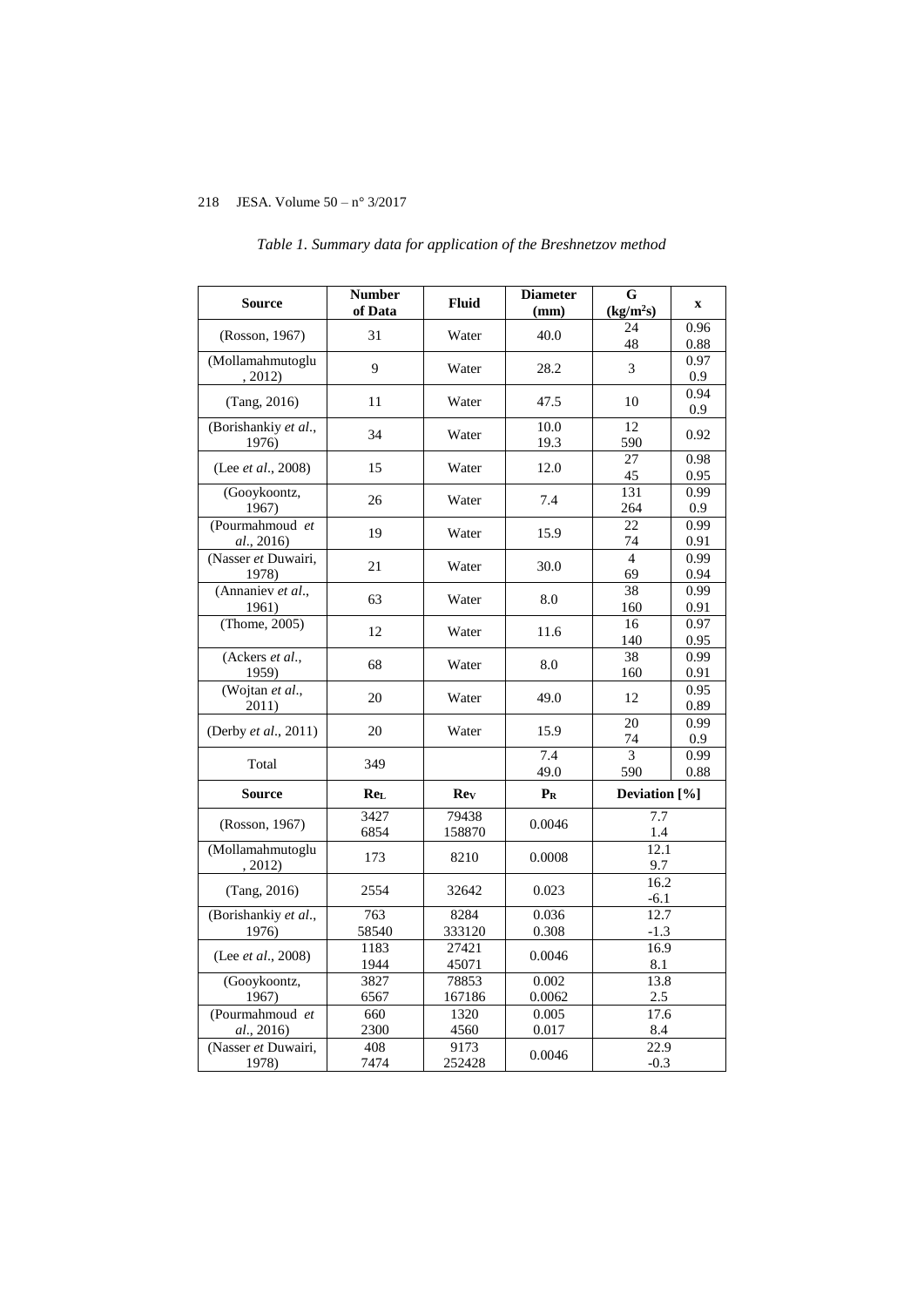| (Annaniev et al.,                | 1025  | 21158   | 0.031  | 25.3 |
|----------------------------------|-------|---------|--------|------|
| 1961)                            | 4324  | 89085   | 0.004  | 19.4 |
| (Thome, 2005)                    | 692   | 15686   |        | 21.2 |
|                                  | 5934  | .134474 | 0.0046 | 12.8 |
| (Ackers <i>et al.</i> ,          | 1025  | 21158   | 0.051  | 25.3 |
| 1959)                            | 4324  | 89085   | 0.004  | 19.5 |
| (Wojtan <i>et al.</i> ,<br>2011) | 1808  | 54415   | 0.0023 | 6.2  |
|                                  |       |         |        | 1.5  |
| (Derby <i>et al.</i> , 2011)     | 660   | 1320    | 0.005  | 17.4 |
|                                  | 2800  | 4960    | 0.017  | 8.1  |
| Total                            | 660   | 1320    | 0.0008 | 16.6 |
|                                  | 58540 | 333120  | 0.031  | 7.5  |

Even with the values of crossed constants obtained from the three required intervals, the correlation generated for each cross-jump can be established in each case. The method used establishes that in cross jumps of variables if a part of the correlation expression is prefixed, in all cases the matching of the preset part is required and mandatory.

Varying the flow rate for three fixed values of steam quality (see table 1.2), establishing as mandatory the use of a potential function as an adjustment curve, (which is required as this is the first correlation function used) and prefixing an amount or fixed value as a function of the changing variable (flow)  $(m_{vapor})^{0.8}$  equal to three sets of adjustments are obtained which are given in figures 1.3 to 1.5. As it can be verified, the imposed condition  $(m_{vapor})^{0.8}$  is fulfilled in all three cases, finally having three new expressions, which are given by:

to x=0.88 1136.6(
$$
m_{vapor}
$$
)<sup>0.8</sup> (8)

to 
$$
x=0.95
$$
 1152( $m_{vapor}$ )<sup>0.8</sup> (9)

to x=0.99 1114.5
$$
(m_{vapor})^{0.8}
$$
 (10)

In equations  $(8)$  to  $(10)$  we now have three constants for ascending values of the independent variable used in the cross analysis, so the first quantity is taken as a unit reference, while the two remaining ones grow or decrease proportionally with respect to the unit amount, that is:

$$
to \quad x = 0.88 \quad \rightarrow \quad \frac{1136.6}{1136.6} = 1 \tag{11}
$$

$$
to \quad x = 0.95 \quad \rightarrow \quad \frac{1152}{1136.6} = 1.0135 \tag{12}
$$

$$
to \quad x = 0.99 \quad \rightarrow \frac{1114.5}{1136.6} = 0.9805 \tag{13}
$$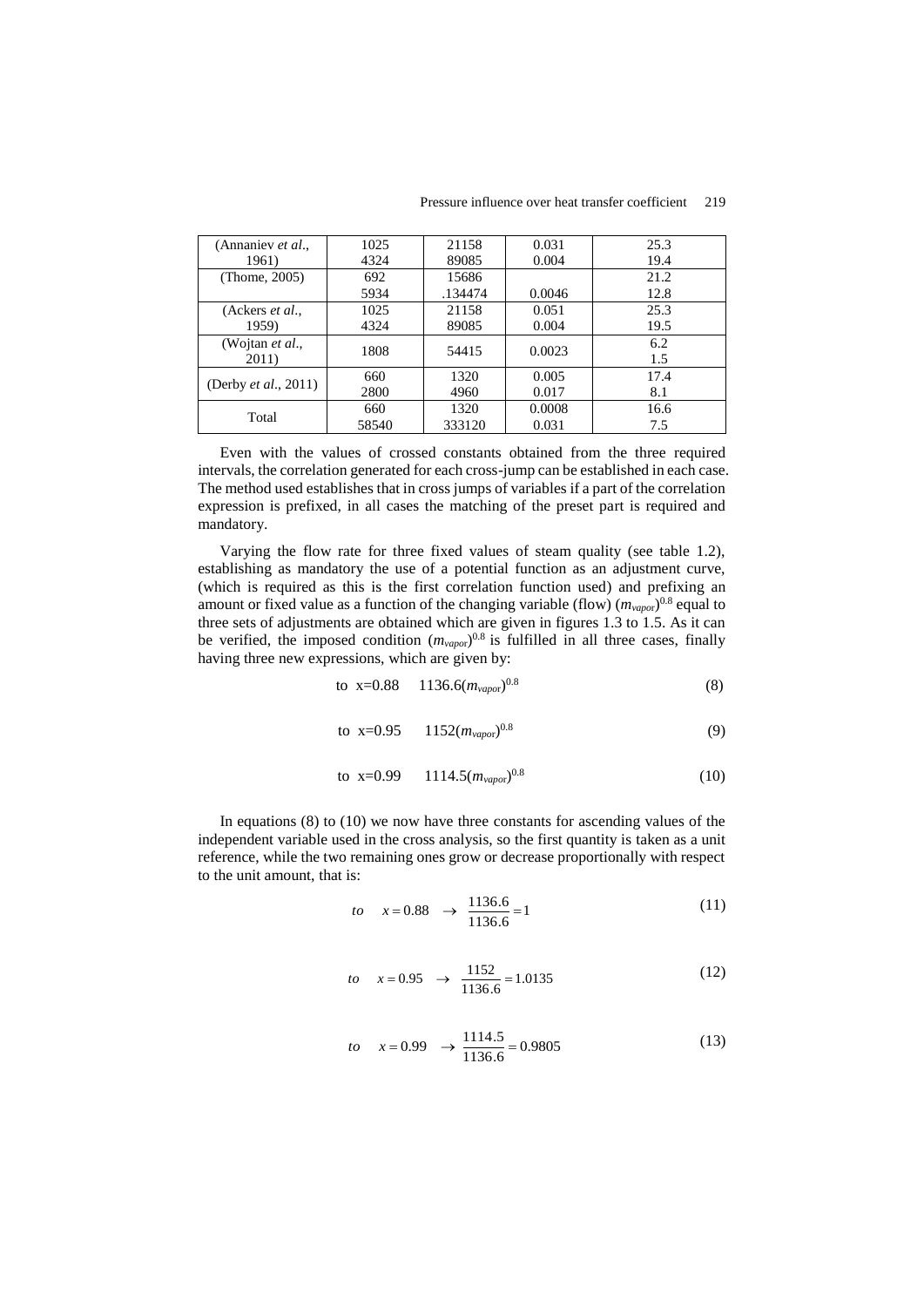

*Figure 3. Correlation between the numerator of the Equation (7) and the steam flow rate, for a vapor quality x=0.9*

|  |  |                              |  | Table 2. Fixed values in the numerator of Equation (7) in the crossed combination |
|--|--|------------------------------|--|-----------------------------------------------------------------------------------|
|  |  | of two independent variables |  |                                                                                   |

|                    | <b>Steam Quality</b> |        |        |
|--------------------|----------------------|--------|--------|
| Flow rate $(kg/s)$ | 0.88                 | 0.95   | 0.99   |
|                    | 1136.8               | 1151.9 | 1114.8 |
| 3                  | 2736.7               | 2774.4 | 2683.8 |
| 5                  | 4119.1               | 4174.9 | 4037.4 |
| 8                  | 5999                 | 6080.8 | 5881   |
| 12                 | 8299.4               | 8407.6 | 8135.4 |
| 16                 | 10446                | 10584  | 10240  |
| 20                 | 12487                | 12653  | 12241  |
| 25                 | 14928                | 15127  | 14633  |
| 30                 | 17272                | 17502  | 16931  |
| 35                 | 19539                | 19799  | 19154  |
| 40                 | 21743                | 22032  | 21313  |
| 50                 | 25990                | 26338  | 25480  |
| 60                 | 30074                | 30473  | 29478  |
| 70                 | 34020                | 34471  | 33347  |
| 80                 | 37855                | 38359  | 37108  |
| 90                 | 41596                | 42150  | 40773  |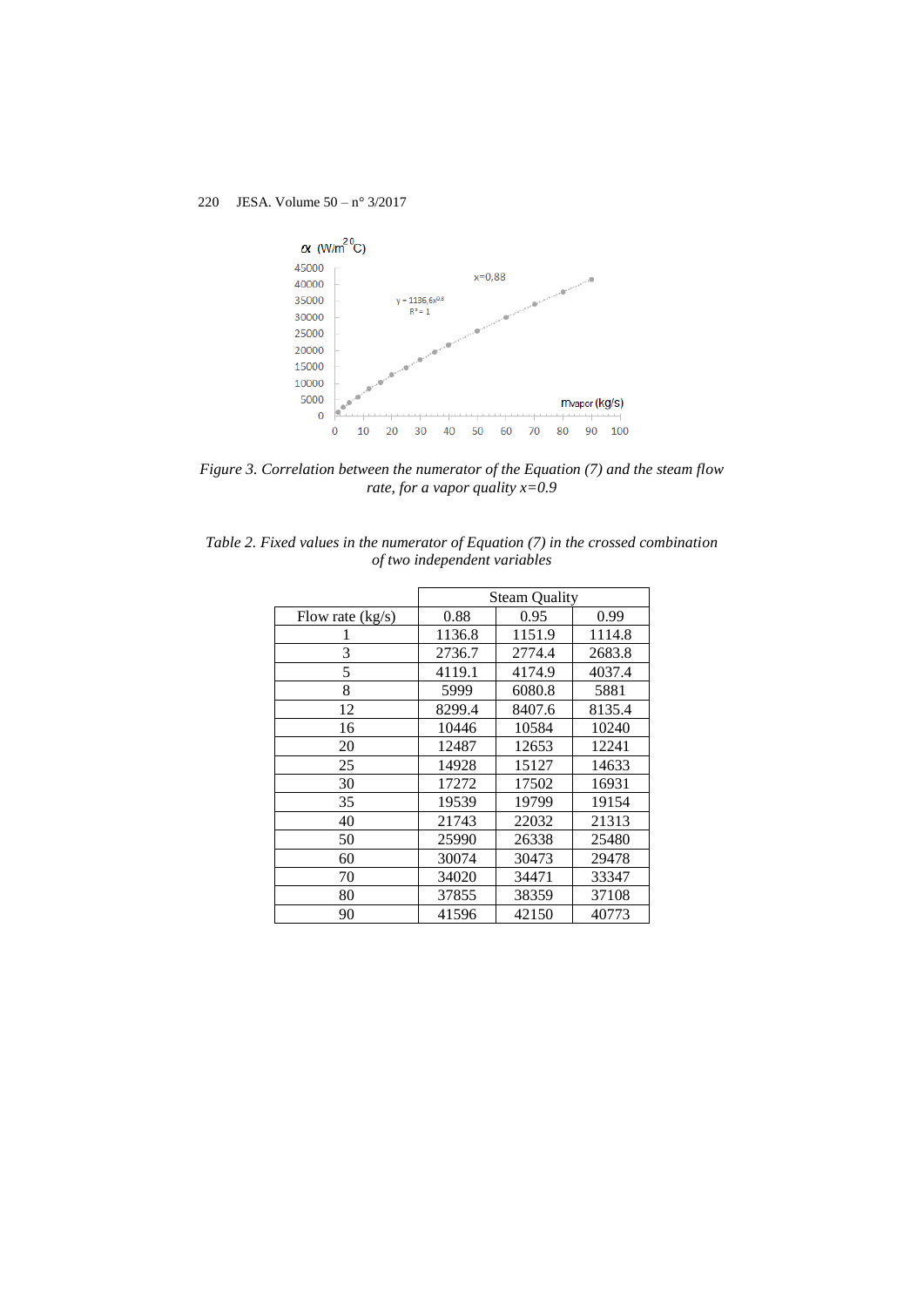### Pressure influence over heat transfer coefficient 221



*Figure 4. Correlation between the numerator of the Equation (7) and the steam flow rate, for a vapor quality x=0.95*



*Figure 5. Correlation between the numerator of the Equation (7) and the steam flow rate, for a vapor quality x=0.99*

Since two independent variables were used in the cross-analysis, two intervals are required in the forced correlation of the third variable. These intervals are:

| Intervals $1, \ldots, \ldots, 0.88 \leq x \leq 0.95$         |  |
|--------------------------------------------------------------|--|
| Intervals $2 \ldots \ldots \ldots \ldots 0.95 < x \leq 0.99$ |  |

An important detail, the correlation of the last variable involved in the cross analysis admits any type of functional, as long as it is reducible to the first employee, that is, to a potential equation.

By conveniently combining the constants given in Equations (11) to (13) with the steam qualities that generate it, one has to:

For 
$$
0.88 \le x \le 0.95
$$
  $C_1 = 0.25Ln(x) + 1.026/(W_N)^{0.04}$  (14)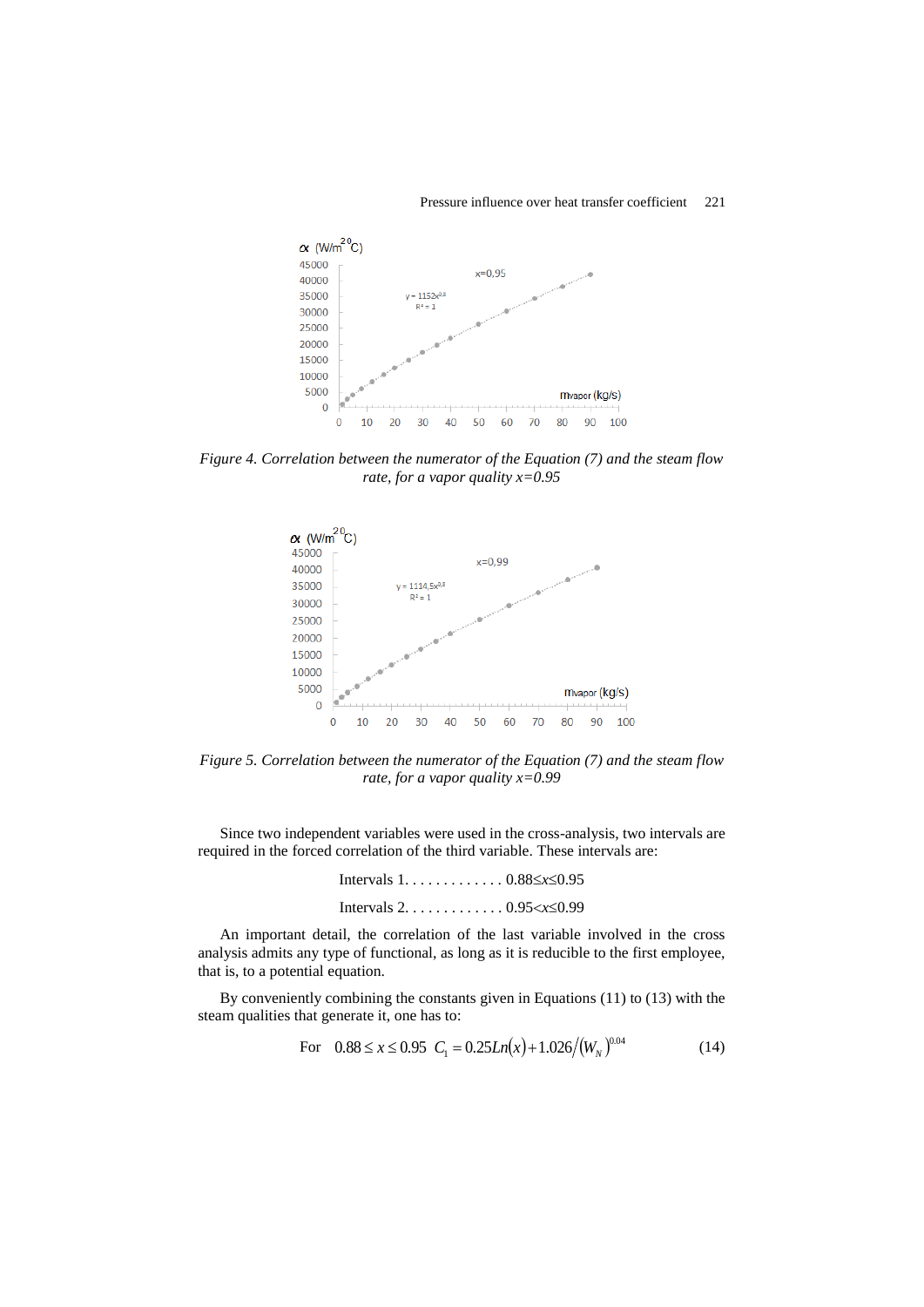For 
$$
0.95 < x \le 0.9
$$
  $C_1 = -0.8Ln(x) + 0.972/(W_N)^{0.04}$  (15)

Finally, only one variable remains to be considered, the equivalent diameter. For this variable, a correlation adjustment is also made under the same primary conditions that led to the obtaining of (7), but since the value of the denominator was fixed throughout the analysis, it is now required in the final superposition that the variation of the numerator is analyzed, according to the last variable, prefixing the remaining variables under the initial conditions of the problem analyzed. This is justified by taking into account that the value of the numerator is equal to an arbitrary function that involves the independent variables not considered in the initial analysis. The variation of the equivalent diameter for the fixed conditions of flow and steam quality established at the beginning generate a group of values, which are tabulated in table 3.

For the correlation between diameter and the numerator constant, a potential function is used, which with  $R2=1$ , is described by the following expression:

$$
\alpha = \frac{5.2063}{d^{1.8}}
$$
 (16)

The representation of the correlation (16) is given in Figure 6. Finally, we are in a position to form the definitive expression, but since two intervals of cross-analysis were used, then the definitive expression will have two application zones and therefore it will also be constituted by two equations.

For the first application zone ( $0.88 \le x \le 0.95$ ) it was shown that the denominator of equation (7) is equal to the product of Equations (16) and (14) with the term  $(m_{vapor})^{0.8}$ . For the second application area  $(0.95 < x \leq 0.99)$ , this will be equivalent to the product of Equations (16) and (15) with the term. Then, we have to:

The representation of the correlation (16) is given in Figure 6. Finally, we are in a position to form the definitive expression, but since two intervals of cross-analysis were used, then the definitive expression will have two application zones and therefore it will also be constituted by two equations.

For the first application zone  $(0.88 \le x \le 0.95)$  it was shown that the denominator of equation (7) is equal to the product of Equations (16) and (14) with the term  $(m_{vapor})^{0.8}$ . For the second application area( $0.95 < x \le 0.99$ ), this will be equivalent to the product of Equations (16) and (15) with the term. Then, we have to:

For 
$$
(0.88 \le x \le 0.95)
$$
  
\n
$$
\alpha = C_1 \frac{\left[1 - 0.03 \cdot (P_{back} - 5)^{0.7}\right] \cdot (m_{agua})^{0.8}}{2180.7 \cdot d^{1.8}}
$$
\n(17)

For 0.95< $x \le 0.99$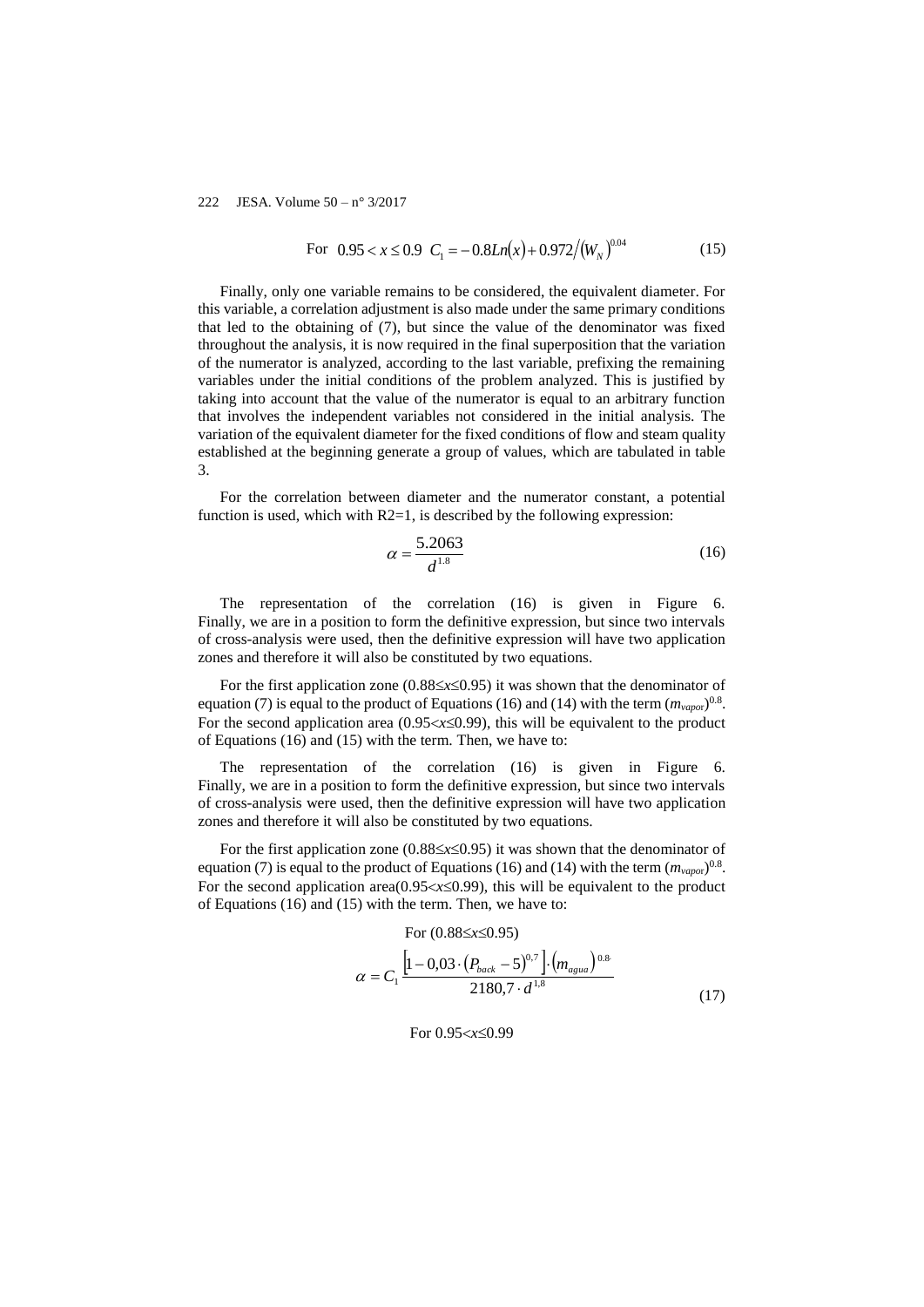Pressure influence over heat transfer coefficient 223

$$
\alpha = C_2 \frac{\left[1 - 0.032 \cdot (P_{back} - 5)^{0.7}\right] \cdot (m_{again})^{0.8}}{2184.6 \cdot d^{1.8}}
$$
\n(18)

Equations (17) and (18) were obtained by a mathematical method of variables superposition, and are valid for:  $5 \leq (P_{back}) \leq 36kPa$ ;  $0.015 \leq d \leq 0.05m$ ;  $1 \leq m_{vapor} \leq 90kg/s$ ;  $0.9 \le x \le 0.99$ 

| Diameter (m) | Constant for Equation (7) |
|--------------|---------------------------|
| 0.015        | 9989.1                    |
| 0.02         | 5951.8                    |
| 0.021        | 5451.3                    |
| 0.025        | 3982.9                    |
| 0.03         | 2868.6                    |
| 0.035        | 2173.6                    |
| 0.04         | 1709.2                    |
| 0.045        | 1382.7                    |
| 0.05         | 1143.8                    |

*Table 3. Numerator variation in Equation (7) as a function of the independent variable of superposition*



*Figure 6. Correlation between the numerator of expression (7) and the equivalent diameter*

In the denominator of equations (17) and (18) the complex is present, which indicates that in ACC systems the pressure is inversely proportional to the coefficient of heat transfer by condensation in a power 0,7. This cause causes them to experience a reduction of the heat transfer coefficient of approximately 0.95% for each kPa of increase in the turbine output pressure, becoming a weight element in the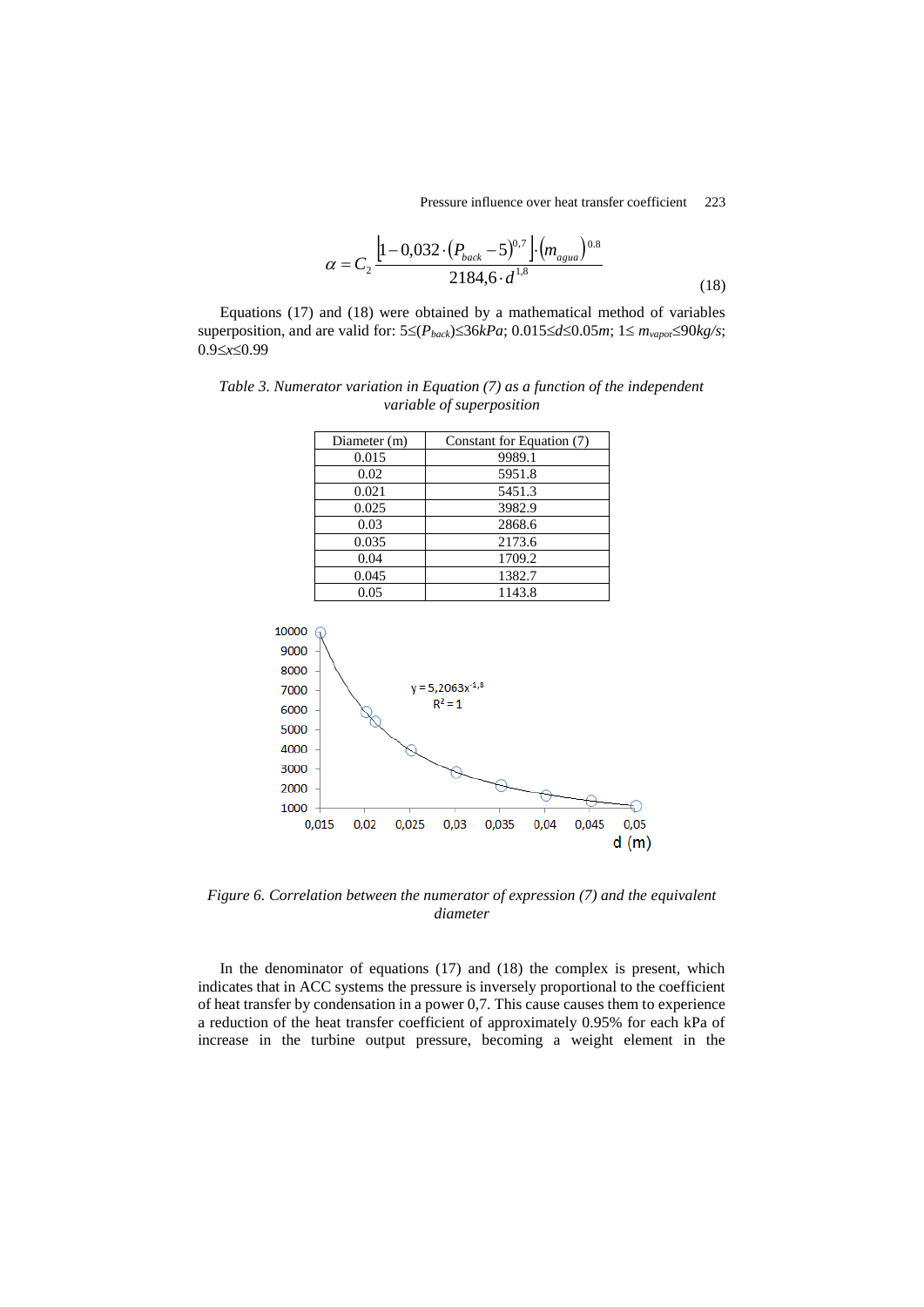proportionality between the penalty of the efficiency of the ACC and the increase of turbine outlet pressure.

In the denominator of equations  $(17)$  and  $(18)$  the complex is present, which indicates that in ACC systems the pressure is inversely proportional to the coefficient of heat transfer by condensation in a power 0,7. This cause causes them to experience a reduction of the heat transfer coefficient of approximately 0.95% for each kPa of increase in the turbine output pressure, becoming a weight element in the proportionality between the penalty of the efficiency of the ACC and the increase of turbine outlet pressure.

### **3. Conclusions**

By using a variable crossing method (Breshnetzov method) to perform a combinatorial analysis of the independent variables that directly influence the condensation heat transfer process in ACC systems, it is obtained that:

1- In the exhausted steam pressure ranges between 5 to 36 kPa the heat transfer coefficient experiences asymptotic decreases, taking an approximately constant behavior from 28 kPa, with an inclination angle of 6.30

2- The combination of the independent variables generates two non-homogeneous expressions of analysis, the quality of the vapor being the variable that decides the area of applicability of each one, being both described by:

To 0.88≤x≤0.95 - 
$$
α = C_1 \frac{\left[1 - 0.03 \cdot (P_{back} - 5)^{0.7}\right] \cdot (m_{agua})^{0.8}}{2180.7 \cdot d^{1.8}}
$$
  
To 0.95< x≤0.99 -  $α = C_2 \frac{\left[1 - 0.032 \cdot (P_{back} - 5)^{0.7}\right] \cdot (m_{agua})^{0.8}}{2184.6 \cdot d^{1.8}}$ 

3- In ACC systems, the pressure is inversely proportional to the coefficient of heat transfer by condensation in a power 0.7. This cause causes them to experience a reduction of the heat transfer coefficient of approximately 0.95% for each kPa of increase in turbine outlet pressure,

### *Acknowledgments*

*This work was supported by Doctoral Research Program of Universidad Central de las Villas, Cuba*

### **References**

- Akers W. W., Deans H. A., Crosser O. K. (1959). Condensing heat transfer within horizontal tubes. *Chemical Engineering Progress Symposium Series*, Vol. 55, No. 29, pp. 171–176.
- Borishanskiy V. M., Volkov D. I., Ivashenko N. I., Makarova G. A., Illarionov Yu. T., Vorontsova L. A., Alekseyev I. A., Ivashchenko N. I., Kretunov O. P. (1978). Heat transfer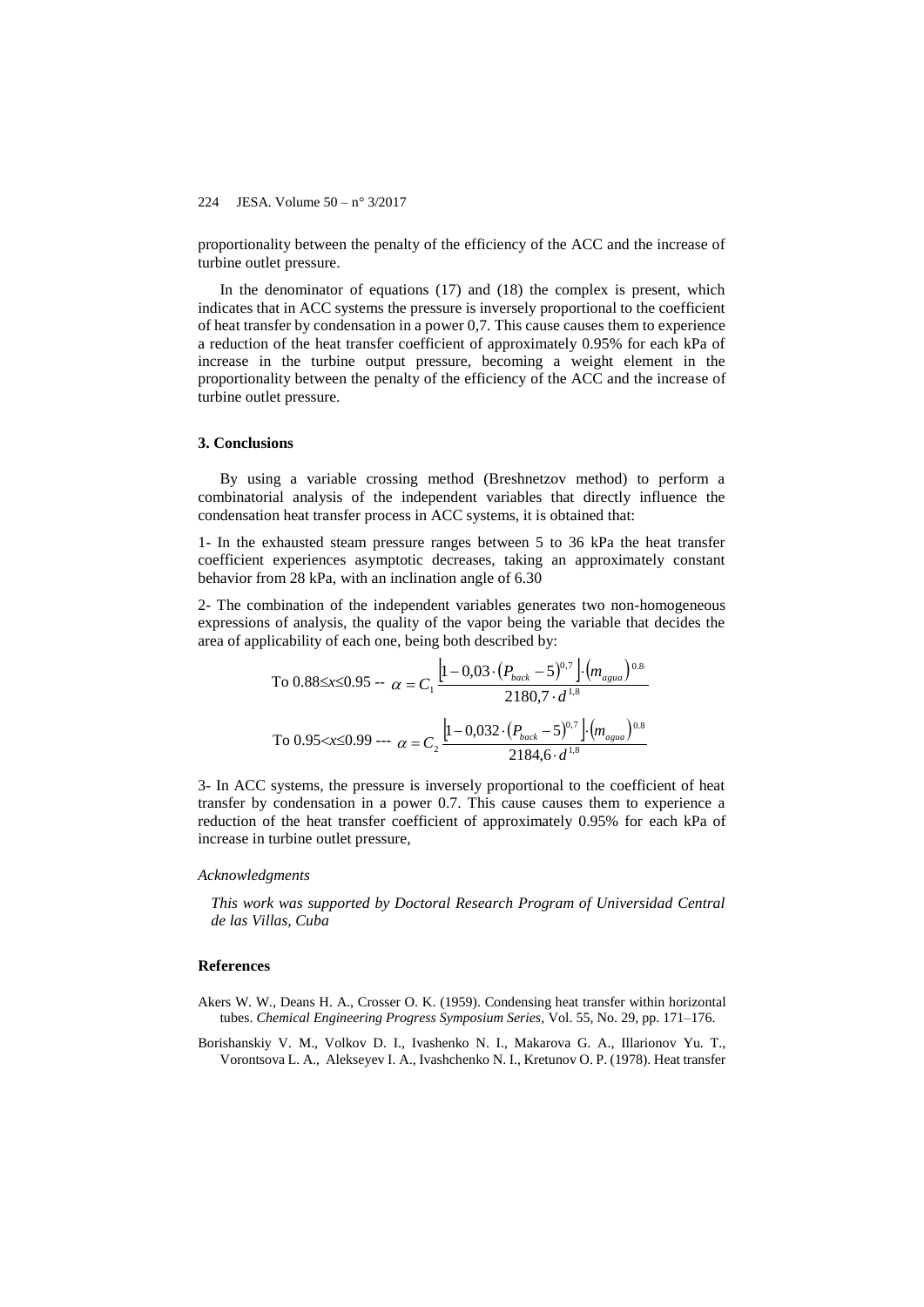in steam condensing inside vertical pipes and coils. *Heat Transfer Soviet Research*, Vol. 10, No. 4, pp. 44–58.

- Boyko L. D., Kruzhilin G. N. (1967) Heat transfer and hydraulic resistance during condensation of steam in a horizontal tube and in a bundle of tubes. *International Journal of Heat and Mass Transfer*, Vol. 10, No. 3, pp. 361-373. [https://doi.org/10.1016/0017-9310\(67\)90152-](https://doi.org/10.1016/0017-9310(67)90152-4) [4](https://doi.org/10.1016/0017-9310(67)90152-4)
- Derby M., Joon H., Peles Y., Jensen M. K. (2011). Condensation heat transfer in square, triangular, and semi-circular mini-channels. *International Journal of Heat and Mass Transfer*, Vol. 55, No. 3, pp. 187–197. <https://doi.org/10.1016/j.ijheatmasstransfer.2011.09.002>
- Dobson M. K., Chato J. C. (1998) Condensation in smooth horizontal tubes. *Journal Heat Transfer*, Vol. 120, No. 1, pp.193–213. <http://dx.doi.org/10.1115/1.2830043>
- Goodykoontz J. H. (1967). Local heat–transfer coefficients and static pressures for condensation of high–velocity steam within a tube, NASA TND–3953.
- Kim S. M., Mudawar I. (2013) Universal approach to predicting heat transfer coefficient for condensing mini/micro-channel flow. *International Journal of Heat and Mass Transfer*, Vol. 56, No. 1–2, pp. 238–250[. http://dx.doi.org/10.1016/j.ijheatmasstransfer.2012.09.032](http://dx.doi.org/10.1016/j.ijheatmasstransfer.2012.09.032)
- Lee H., Yoon J., Kim Y., Bansal P. K. (2006). Condensing heat transfer and pressure drop characteristics of hydrocarbon refrigerants. *International Journal of Heat and Mass Transfer*, Vol. 49, pp. 1922–1927. https://doi.org/10.1016/j.ijheatmasstransfer.2005.11.008
- Mollamahmutoglu M. (2012). Study of isothermal pressure drop and non-boiling heat transfer in vertical downward two phase flow, Ms. Thesis. Oklahoma State University Publishing, [https://pqdtopen.proquest.com/doc/1318673189.html?FMT=ABS,](https://pqdtopen.proquest.com/doc/1318673189.html?FMT=ABS) accessed on Jun. 21, 2016.
- Pourmahmoud N., Abbaszadeh M., Rashidzadeh M. (2016). Numerical simulation of effect of shell heat transfer on the vortex tube performance. *International Journal of Heat and Technology*, Vol. 34, No. 2, pp. 293-301. http://doi.org/10.18280/ijht.340220000
- Rifert V. G., Sereda V. V. (2015). Condensation inside Smooth horizontal tubes: Part 1. Survey of the methods of heat-exchange prediction. *Thermal Science*, Vol. 19, No. 5, pp. 1769- 1789[. https://doi.org/10.2298/TSCI140522036R](https://doi.org/10.2298/TSCI140522036R)
- Rosson F. (1957). Heat transfer during condensation inside a horizontal tube, Ph.D Thesis. Rice University. [https://scholarship.rice.edu/handle/1911/18428,](https://scholarship.rice.edu/handle/1911/18428) accessed on Jun. 21, 2016.
- Shah M. M. (1979). A general correlation for heat transfer during film condensation inside pipes. *International Journal of Heat and Mass Transfer*, Vol. 22, No. 4, pp. 547–556. [https://doi.org/10.1016/0017-9310\(79\)90058-9](https://doi.org/10.1016/0017-9310(79)90058-9)
- Tandon T. N., Varma H. K., Gupta C. P. (1995). Heat transfer during forced convection condensation inside horizontal tube. *International Journal Refrigeration*, Vol. 18, No. 3, pp. 210–214. [https://doi.org/10.1016/0140-7007\(95\)90316-R](https://doi.org/10.1016/0140-7007(95)90316-R)
- Tang C. C. (2011). A study of heat transfer in non-boiling two-phase gas-liquid flow in tubes for horizontal, slightly inclined, and vertical orientations, Ph.D. Thesis. Oklahoma State University Publishing, 2011. ArXiv: 1011.1669v3. [https://hdl.handle.net/11244/7820.](https://hdl.handle.net/11244/7820)  accessed on Jun. 21, 2016.